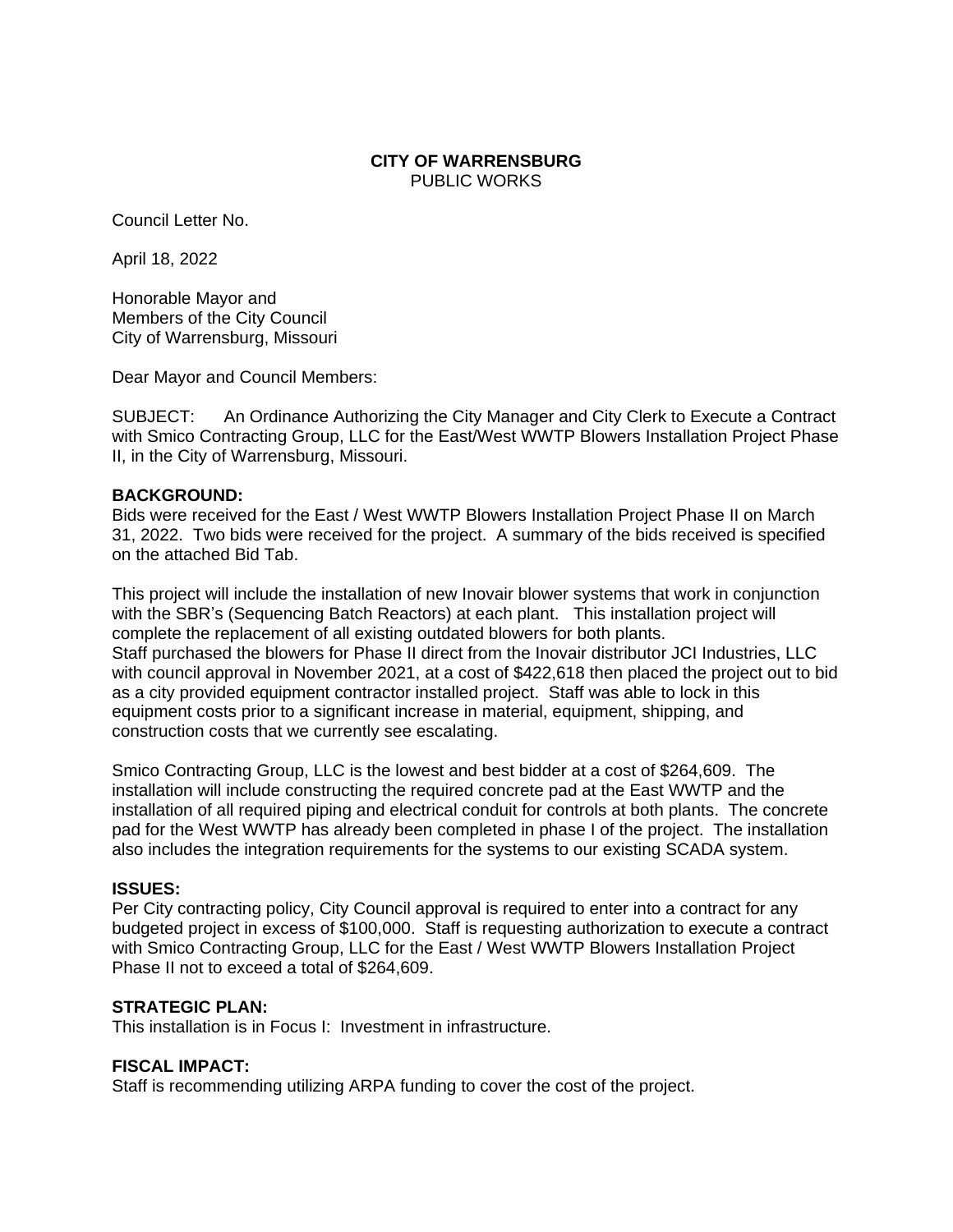# **ECONOMIC BENEFITS/IMPACT:**

Completion of the project this year will complete the replacement of all existing blowers within the sewer plant systems.

# **RECOMMENDATION:**

Staff recommends approval as submitted.

Sincerely,

Danielle Dulin City Manager

Attachments: Ordinance Smico Agreement Bid Tab